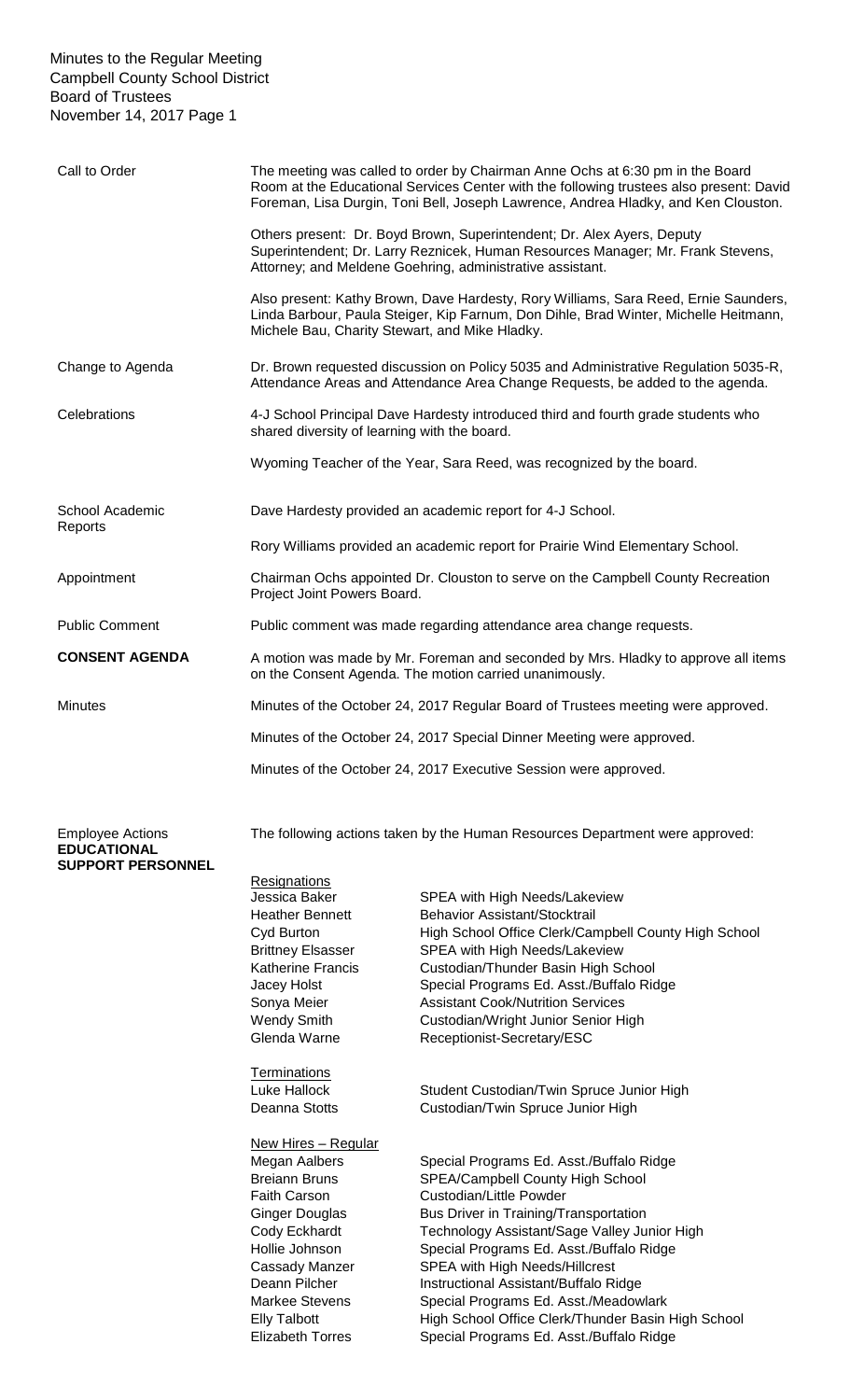|                             | Taylor Valenzuela<br>Aerielle Wenzel<br>James Williamson                                                                                                                                                                                                                                                                                                                                                                                                                                                                                                                                                                                                                                                               | Custodian/Twin Spruce Junior High                                                                                                                               | Special Programs Ed. Asst./Lakeview<br>High School Office Clerk/Thunder Basin High School |  |
|-----------------------------|------------------------------------------------------------------------------------------------------------------------------------------------------------------------------------------------------------------------------------------------------------------------------------------------------------------------------------------------------------------------------------------------------------------------------------------------------------------------------------------------------------------------------------------------------------------------------------------------------------------------------------------------------------------------------------------------------------------------|-----------------------------------------------------------------------------------------------------------------------------------------------------------------|-------------------------------------------------------------------------------------------|--|
|                             | New Hires-Substitutes/Temporaries<br>Student Custodian/Thunder Basin High School<br>Jeffrey Hester<br>Kyla Martinez-Saroff<br>Bus Driver-in-Training/Transportation<br><b>Crystal Sisneros</b><br>Substitute Safety Patrol/Transportation                                                                                                                                                                                                                                                                                                                                                                                                                                                                              |                                                                                                                                                                 |                                                                                           |  |
|                             | <b>Transfers</b><br>Stephanie Gerlosky                                                                                                                                                                                                                                                                                                                                                                                                                                                                                                                                                                                                                                                                                 | FROM: Special Programs Ed. Asst/CCHS<br>TO: ED SPEA/Campbell County High School<br>FROM: Bus Driver-in-Training/Transportation<br>TO: Bus Driver/Transportation |                                                                                           |  |
|                             | Tony Lawson                                                                                                                                                                                                                                                                                                                                                                                                                                                                                                                                                                                                                                                                                                            |                                                                                                                                                                 |                                                                                           |  |
|                             | <b>Suzanne Phillips</b>                                                                                                                                                                                                                                                                                                                                                                                                                                                                                                                                                                                                                                                                                                |                                                                                                                                                                 | FROM: Custodian/Thunder Basin High School<br>TO: Groundskeeper/Custodian/CCHS             |  |
|                             | <b>Recision of Resignation</b><br>Cynthia Barnum                                                                                                                                                                                                                                                                                                                                                                                                                                                                                                                                                                                                                                                                       | <b>Bus Driver/Transportation</b>                                                                                                                                |                                                                                           |  |
| <b>CERTIFIED</b>            |                                                                                                                                                                                                                                                                                                                                                                                                                                                                                                                                                                                                                                                                                                                        |                                                                                                                                                                 |                                                                                           |  |
|                             | <b>Recommendation for Hire</b><br>Jacqueline McAdams                                                                                                                                                                                                                                                                                                                                                                                                                                                                                                                                                                                                                                                                   |                                                                                                                                                                 | Exc. Child Spec. Resource Room/Hillcrest                                                  |  |
|                             | <b>Resignations</b>                                                                                                                                                                                                                                                                                                                                                                                                                                                                                                                                                                                                                                                                                                    |                                                                                                                                                                 |                                                                                           |  |
|                             | <b>Phillip Perry</b>                                                                                                                                                                                                                                                                                                                                                                                                                                                                                                                                                                                                                                                                                                   |                                                                                                                                                                 | Science Teacher/Thunder Basin High School                                                 |  |
|                             | <b>Substitute Teacher New Hires</b>                                                                                                                                                                                                                                                                                                                                                                                                                                                                                                                                                                                                                                                                                    |                                                                                                                                                                 |                                                                                           |  |
|                             | Chelsea Carey                                                                                                                                                                                                                                                                                                                                                                                                                                                                                                                                                                                                                                                                                                          | <b>Substitute Teacher/All Schools</b>                                                                                                                           |                                                                                           |  |
|                             | <b>Lindsay Carter</b>                                                                                                                                                                                                                                                                                                                                                                                                                                                                                                                                                                                                                                                                                                  | <b>Substitute Teacher/All Schools</b>                                                                                                                           |                                                                                           |  |
|                             | Maureen Dorman                                                                                                                                                                                                                                                                                                                                                                                                                                                                                                                                                                                                                                                                                                         | Substitute Teacher/All Schools                                                                                                                                  |                                                                                           |  |
|                             | Lisa Jackson                                                                                                                                                                                                                                                                                                                                                                                                                                                                                                                                                                                                                                                                                                           | Substitute Teacher/All Schools                                                                                                                                  |                                                                                           |  |
|                             | Angeca Sparger                                                                                                                                                                                                                                                                                                                                                                                                                                                                                                                                                                                                                                                                                                         | Substitute Teacher/All Schools                                                                                                                                  |                                                                                           |  |
|                             | Cassandra VanPatten<br>Kelsey Wooldridge                                                                                                                                                                                                                                                                                                                                                                                                                                                                                                                                                                                                                                                                               | Substitute Teacher/All Schools<br>Substitute Teacher/All Schools                                                                                                |                                                                                           |  |
|                             |                                                                                                                                                                                                                                                                                                                                                                                                                                                                                                                                                                                                                                                                                                                        |                                                                                                                                                                 |                                                                                           |  |
|                             | <b>Extra Duty Recommendations</b><br>Callista Worthen                                                                                                                                                                                                                                                                                                                                                                                                                                                                                                                                                                                                                                                                  |                                                                                                                                                                 | 7/8 Winter Cheerleading Sponsor/Sage Valley Junior High                                   |  |
|                             | <b>Extra Duty Resignations</b><br><b>Stephanie Neely</b>                                                                                                                                                                                                                                                                                                                                                                                                                                                                                                                                                                                                                                                               |                                                                                                                                                                 | Asst. Girls Basketball/Wright Junior Senior High                                          |  |
| Warrants                    | The following warrants were ratified and approved:                                                                                                                                                                                                                                                                                                                                                                                                                                                                                                                                                                                                                                                                     |                                                                                                                                                                 |                                                                                           |  |
|                             | Payroll Warrants                                                                                                                                                                                                                                                                                                                                                                                                                                                                                                                                                                                                                                                                                                       |                                                                                                                                                                 | 214477 - 214652                                                                           |  |
|                             | <b>Combined Fund Warrants</b>                                                                                                                                                                                                                                                                                                                                                                                                                                                                                                                                                                                                                                                                                          |                                                                                                                                                                 | 363906 - 364272                                                                           |  |
|                             | Major Maintenance Warrants                                                                                                                                                                                                                                                                                                                                                                                                                                                                                                                                                                                                                                                                                             |                                                                                                                                                                 | 7154 - 7162                                                                               |  |
|                             | <b>Nutritional Services Fund Warrants</b><br><b>Insurance Warrants</b>                                                                                                                                                                                                                                                                                                                                                                                                                                                                                                                                                                                                                                                 |                                                                                                                                                                 | 10300 - 10322<br>3912 - 3914                                                              |  |
|                             | Student Activities/Bldg. Sp. Rev. Warrants                                                                                                                                                                                                                                                                                                                                                                                                                                                                                                                                                                                                                                                                             |                                                                                                                                                                 | 36060 - 36075                                                                             |  |
|                             | <b>Activity Officials CCHS Warrants</b>                                                                                                                                                                                                                                                                                                                                                                                                                                                                                                                                                                                                                                                                                |                                                                                                                                                                 | 5723 - 5738                                                                               |  |
|                             | <b>Activity Officials TBHS Warrants</b>                                                                                                                                                                                                                                                                                                                                                                                                                                                                                                                                                                                                                                                                                |                                                                                                                                                                 | 1261 - 1266                                                                               |  |
|                             | <b>Activity Officials WJSH Warrants</b>                                                                                                                                                                                                                                                                                                                                                                                                                                                                                                                                                                                                                                                                                |                                                                                                                                                                 | 1263 - 1273                                                                               |  |
| <b>Bid</b>                  | The following bid was approved:<br>1. Thunder Basin High School Sound System was awarded to Soundworks, LLC<br>in the amount of \$11,279.99.                                                                                                                                                                                                                                                                                                                                                                                                                                                                                                                                                                           |                                                                                                                                                                 |                                                                                           |  |
| Contracts and<br>Agreements | The following contracts and agreements were approved:<br>1. Conestoga Elementary Book Fair Agreement with Scholastic Book Fairs<br>2. Thunder Basin High School Portrait Agreement with Lifetouch<br>3. Rozet Elementary Book Fair Agreement with Scholastic Book Fairs<br>4. Little Powder School Student Portrait Agreement with Lifetouch<br>5. Rozet Elementary Yearbook Contract with Lifetouch<br>In-State Residential Services Agreement Addendum with Northeast Wyoming<br>6.<br><b>Board of Cooperative Educational Services</b><br>7. Wright Junior/Senior High School Spirit Check Program with Security State<br><b>Bank</b><br>8. Thunder Basin High School Spirit Check Program with Security State Bank |                                                                                                                                                                 |                                                                                           |  |
|                             | 9. Related Services Agreement for Parent Travel                                                                                                                                                                                                                                                                                                                                                                                                                                                                                                                                                                                                                                                                        |                                                                                                                                                                 |                                                                                           |  |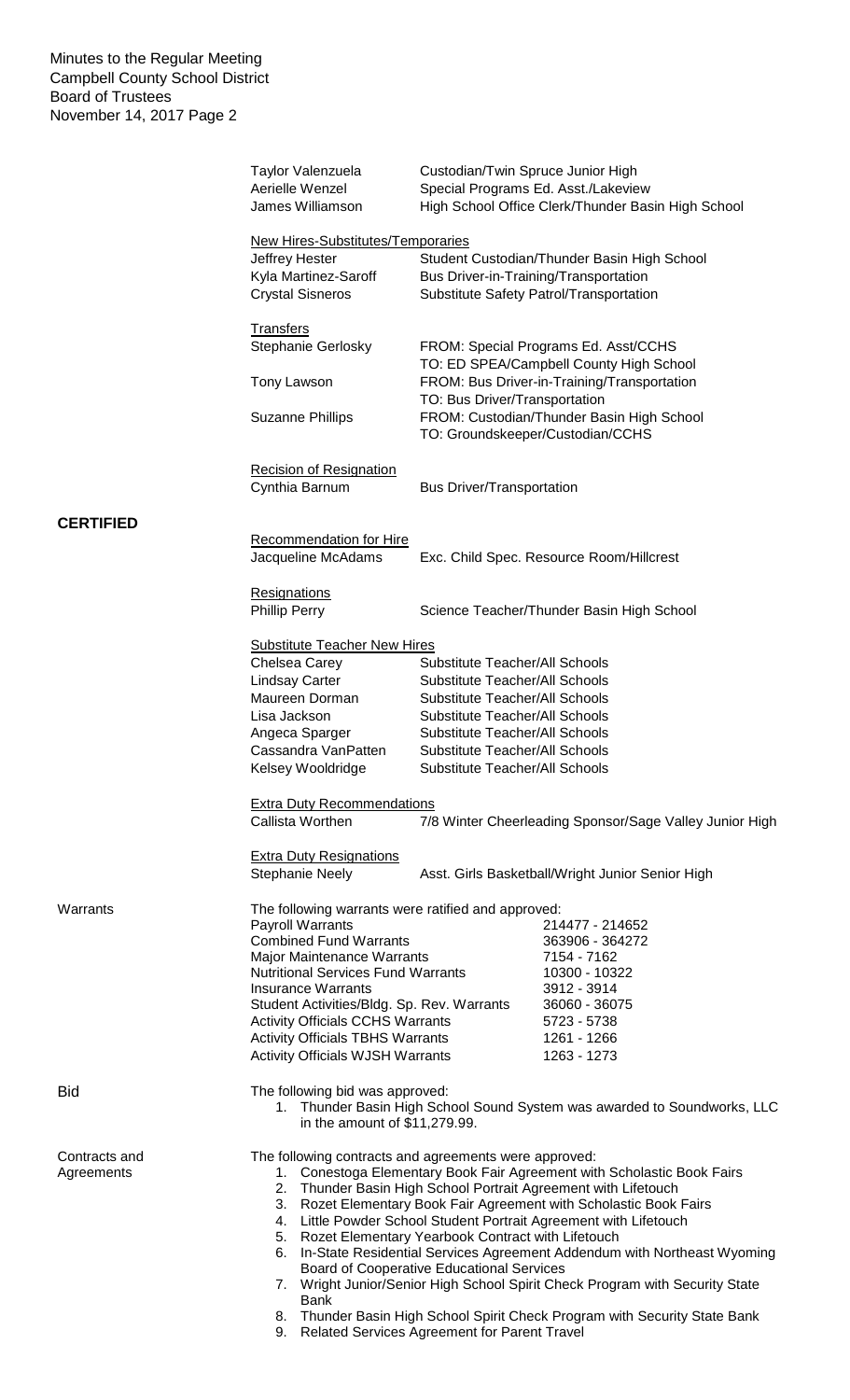|                                                 | 10. Occupational Therapist Professional Development services with Bureau of<br><b>Education and Research</b><br>11. Prairie Wind Elementary Student Portrait Agreement with Lifetouch<br>12. Wagonwheel Elementary Student Portrait Agreement with Lifetouch<br>13. 2018 Major Maintenance Projects Architectural/Engineering Services with<br><b>ARETE Design Group</b><br>14. Pronghorn Elementary Student Portrait Agreement with Lifetouch<br>15. Rozet Elementary Student Portrait Agreement with Lifetouch<br>16. Math 180 Curriculum with Houghton Mifflin Harcourt<br>17. Thunder Basin High School Sound System with Soundworks, LLC<br>18. Twin Spruce Junior High Student Portrait Agreement with Lifetouch<br>19. Stocktrail Elementary Student Portrait Agreement with Inter-State Studio<br>20. Wright Junior/Senior High School Portrait Agreement with Lifetouch |  |
|-------------------------------------------------|----------------------------------------------------------------------------------------------------------------------------------------------------------------------------------------------------------------------------------------------------------------------------------------------------------------------------------------------------------------------------------------------------------------------------------------------------------------------------------------------------------------------------------------------------------------------------------------------------------------------------------------------------------------------------------------------------------------------------------------------------------------------------------------------------------------------------------------------------------------------------------|--|
| <b>Student Expulsions</b>                       | Student #10 was expelled for one calendar year with early readmittance under strict<br>probation, subject to terms and conditions of building administration.                                                                                                                                                                                                                                                                                                                                                                                                                                                                                                                                                                                                                                                                                                                    |  |
| School Improvement<br>Plans                     | The district's School Improvement Plans for 2017-2018 were approved.                                                                                                                                                                                                                                                                                                                                                                                                                                                                                                                                                                                                                                                                                                                                                                                                             |  |
| <b>Meeting Cancellation</b>                     | The November 28, 2017 meeting was canceled.                                                                                                                                                                                                                                                                                                                                                                                                                                                                                                                                                                                                                                                                                                                                                                                                                                      |  |
| <b>Resolution to Conduct</b><br><b>Business</b> | The following resolution was adopted:                                                                                                                                                                                                                                                                                                                                                                                                                                                                                                                                                                                                                                                                                                                                                                                                                                            |  |
|                                                 | RESOLVED, that through the unanimous written consent of the Board of Trustees of<br>Campbell County School District the Board authorizes administration to issue and release<br>warrants to conduct the normal business of the School District during the time between<br>scheduled Board meetings of November 14, 2017 and December 12, 2017.                                                                                                                                                                                                                                                                                                                                                                                                                                                                                                                                   |  |
|                                                 | AND, that the Superintendent of Schools, Deputy Superintendent, and Associate<br>Superintendent for Instructional Support be authorized to accept or reject bids during the<br>same period;                                                                                                                                                                                                                                                                                                                                                                                                                                                                                                                                                                                                                                                                                      |  |
|                                                 | AND, that the Superintendent of Schools, Deputy Superintendent, and Associate<br>Superintendent for Instructional Support be authorized to enter into contracts during the<br>same period;                                                                                                                                                                                                                                                                                                                                                                                                                                                                                                                                                                                                                                                                                       |  |
|                                                 | AND, that the actions of the administration will be ratified by the Board of Trustees during<br>their scheduled meeting of December 12, 2017;                                                                                                                                                                                                                                                                                                                                                                                                                                                                                                                                                                                                                                                                                                                                    |  |
|                                                 | AND, that it is the intent of the Board of Trustees that this authorization be allowed solely<br>for the period and purpose outlined above.                                                                                                                                                                                                                                                                                                                                                                                                                                                                                                                                                                                                                                                                                                                                      |  |
|                                                 | The foregoing resolution was adopted by the Trustees on the 14th day November, 2017,<br>and will be effective as of November 14, 2017.                                                                                                                                                                                                                                                                                                                                                                                                                                                                                                                                                                                                                                                                                                                                           |  |
| <b>Isolation Application</b>                    | An isolation application was approved for Paige Oedekoven.                                                                                                                                                                                                                                                                                                                                                                                                                                                                                                                                                                                                                                                                                                                                                                                                                       |  |
| <b>CONSENT AGENDA</b><br><b>ENDS</b>            |                                                                                                                                                                                                                                                                                                                                                                                                                                                                                                                                                                                                                                                                                                                                                                                                                                                                                  |  |
| <b>Audit Report</b>                             | Dr. Brown asked Don Dihle and auditor Paula Steiger with Bennett, Weber, & Hermstad<br>to review the Comprehensive Annual Financial Report (CAFR) for the 2016-2017 fiscal<br>year. She noted the highlights of the report including revenues, expenditures, and<br>current status. There were no findings during the audit. Dr. Lawrence moved to accept<br>the CAFR and Mr. Foreman seconded the motion. The motion carried unanimously.                                                                                                                                                                                                                                                                                                                                                                                                                                       |  |
| Legislative Update                              | Dr. Brown provided a legislative update which included information from the statewide<br>Professional Judgement Panel meeting on November 2 and 3. Also reviewed was the<br>agenda for the November 22, 2017 meeting of the Higher Education Task Force. A<br>Select Committee on School Funding Recalibration meeting will be held on November<br>28, 29, and December 1 at which time a recommendation regarding recalibration may<br>be heard.                                                                                                                                                                                                                                                                                                                                                                                                                                |  |
| <b>STEM SmartLab</b>                            | Dr. Ayers presented a proposal from Creative Learning Systems for STEM SmartLabs<br>at Conestoga Elementary, Paintbrush Elementary, Prairie Wind Elementary, and<br>Wagonwheel Elementary; and asked for approval of the proposal. Mr. Foreman made a<br>motion to approve the proposal from Creative Learning Systems in the amount of<br>\$596,570, as well as additional items to be purchased separately by the district which<br>include computers, iPads, chairs, and the preparation of rooms. Mrs. Hladky seconded<br>the motion, and the motion carried unanimously.                                                                                                                                                                                                                                                                                                    |  |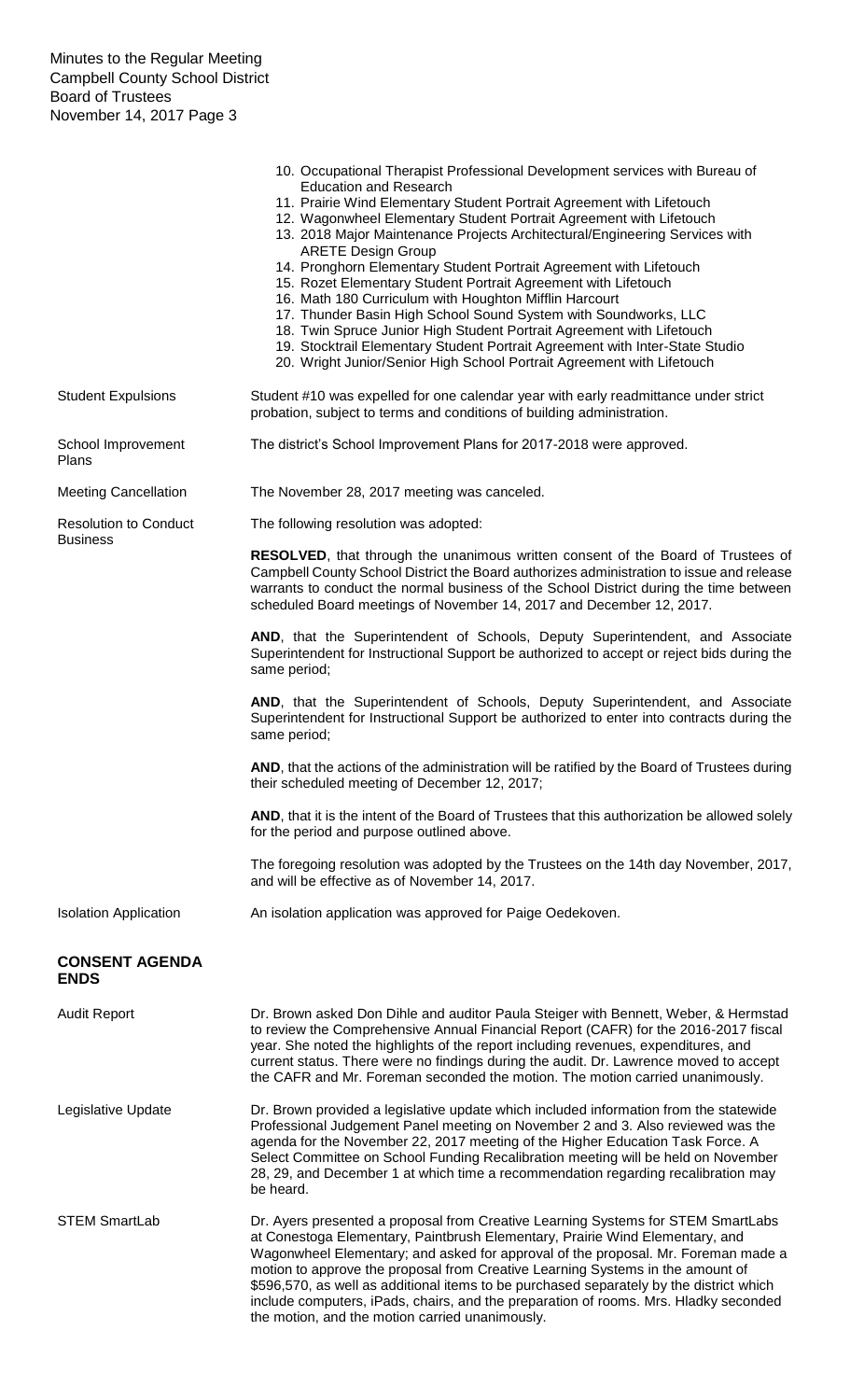Minutes to the Regular Meeting Campbell County School District Board of Trustees November 14, 2017 Page 4

Policy 5277, Suicide Prevention and Administrative Regulation 5277-R, Suicide Prevention Dr. Reznicek and Mr. Farnum presented a replacement Policy and Administrative Regulation 5277, Suicide Prevention for second and final reading; and asked for approval. Mr. Foreman made a motion to approve replacement of Policy 5277 and Administrative Regulation 5277-R, Suicide Prevention with the presented version. Mrs. Durgin seconded the motion, and the motion carried unanimously. Wellness Michelle Heitmann reviewed wellness screening data and participation rates. The District Wellness Advisory Council is working on policies and practices to advance the health and safety of students. Worker's Compensation Michelle Heitmann reviewed the district's Worker's Compensation rate structure and claim history. The district's 2018 Worker's Compensation rate is estimated at \$2.15 per \$100 of reported payroll. Policy 5035, Attendance Areas and Attendance Area Change Requests; and Administrative Regulation 5035, Attendance Areas and Attendance Area Change Requests Dr. Brown reviewed Policy 5035 and Administrative Regulation 5035, Attendance Areas and Attendance Area Change Requests. Discussion was held by the board. Recess Chairman Ochs recessed the meeting at 8:13 pm. The meeting reconvened at 8:22 pm. Policy 5035, Attendance Areas and Attendance Area Change Requests; and Administrative Regulation 5035, Attendance Areas and Attendance Area Change Requests Continued Discussion regarding Policy 5035 and Administrative Regulation 5035, Attendance Areas and Attendance Area Change Requests continued. Administration will work on revisions to this policy and administrative regulation and bring them back to the board for approval. Trustee Celebrations The board wished Chairman Ochs "Happy Birthday". Executive Session Mrs. Bell made a motion to adjourn to executive session for the purpose of considering confidential information. Mrs. Hladky seconded the motion. The motion carried with Mr. Clouston, Mrs. Hladky, Mrs. Bell, and Mr. Foreman voting "yes" and Mrs. Durgin, Chairman Ochs, and Dr. Lawrence voting "no". Recess The meeting recessed at 8:50 pm so district attorney Frank Stevens could research statute to determine if the executive session topic would fall under allowable criteria for executive session discussion. The meeting reconvened at 8:58 pm. Mr. Stevens provided his opinion that the student information being considered is typically confidential and that by law an executive session can be held for the purpose of considering confidential information. The meeting was adjourned to executive session at 9:05 pm. The regular meeting reconvened at 9:45 pm. Adjournment With no other business before the board, the meeting was adjourned at 9:45 pm.

**Secretary** Meldene Goehring